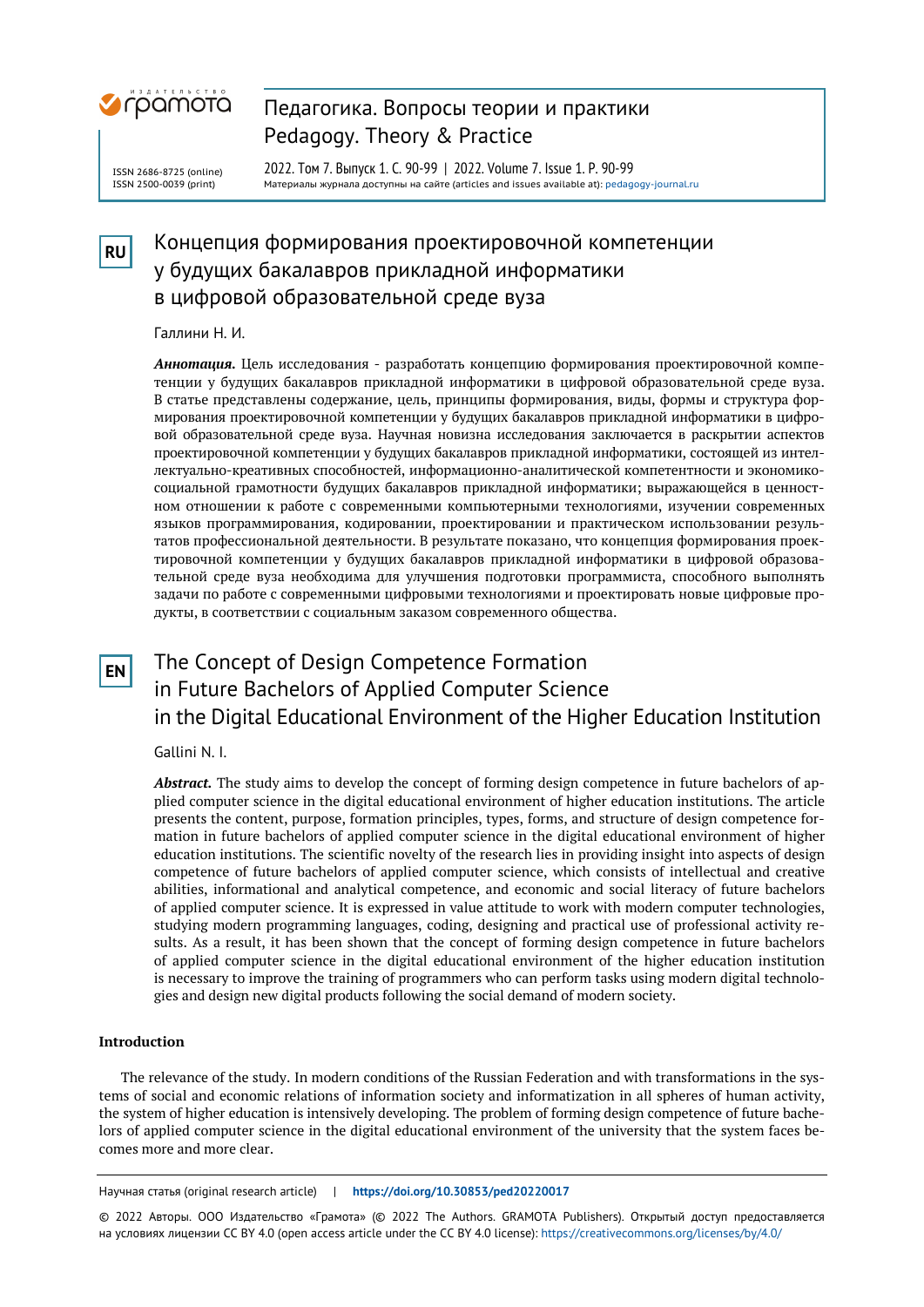The analysis of the needs of organizations operating in the industry of digital technology development of the regions of the Russian Federation and the rest of the world makes it possible to declare the potential and the necessity of forming design competence of future bachelors in the 09.03.03 Applied Computer Science field of training with the Applied Computer Science in Management specialization.

The urgent tasks of researching the concept of design competence formation in future bachelors of applied computer science in the digital educational environment of the university are reflected in the implementation of Presidential Decree No. 204 of May 7, 2018 "On National Goals and Strategic Development Objectives of the Russian Federation for the Period until 2024", the "Digital Economy of the Russian Federation" national program (Программа «Цифровая экономика»…, 2018), approved by the minutes of the meeting of the Presidium of the Presidential Council for Strategic Development and National Projects No. 7 of June 4, 2019, Presidential Decree No. 474 of July 21, 2020 "On National Development Goals of the Russian Federation for the Period until 2030", and Presidential Decree No. 490 of October 10, 2019 "On the Development of Artificial Intelligence in the Russian Federation", describing and approving the National Strategy for the development of Artificial Intelligence with a period of implementation from 2020 to 2030, including targeted activities to ensure accelerated implementation of digital technologies in the economy and social sphere of the Russian Federation. These regulatory documents establish the main directions of modernization of information and computer technologies.

The development of the concept of forming design competence in future bachelors of applied computer science is based on the social demand in connection with the need to train bachelors of applied computer science with a high level of design competence. It will allow for the elaboration of a variety of creative digital solutions in the developing digital economy of the Russian Federation. Thus, bachelors of applied computer science upon graduating acquire a high level of design competence in the case of using a set of the practice-oriented educational process. Obtaining a bachelor's qualification in applied computer science with a high level of design competence is possible if the students are trained with an individual-oriented approach.

Thus, the relevance of this study is based on the fact that modern society is intensively developing in the digital environment, and bachelors of applied computer science with a high level of design competence will satisfy society's demand.

The study objectives include the following:

to substantiate educational conditions of forming design competence in future bachelors of applied computer science in the digital educational environment of higher education institutions;

to present the forms and types of work to form design competence of future bachelors of applied computer science;

- to develop a conceptual model of forming design competence in future bachelors of applied computer science in the digital educational environment of higher education institutions.

The theoretical basis was provided by the works of researchers substantiating the importance of forming design competence (Бирюкова, Иванова, 2021; Джабатырова, Крафт, Мустафина, 2021; Зайнуллина, Саитова, 2021), shedding light on the educational essence of the digital educational environment in a higher education institution (Давыдова, Никиян, Барышева и др., 2020; Борисова, 2020; Дурноглазов, Филиппов, 2020).

The system of mutually complementary research methods contributed to the consideration of this problem and the solution of the above-mentioned objectives. The methods were as follows:

- *theoretical methods*, which implied the study and further analysis of various types of reference encyclopedic, scientific, education and methodological, technical literature, regulatory documentation. Comparison, systematization, generalization helped to substantiate in a theoretical manner the model of forming design competence in future bachelors of applied computer science in the digital educational environment of the university. Modeling was used to develop the model of forming design competence in future bachelors of applied computer science in the digital educational environment of the university;

- *information and technological methods*, which involved the development of the technology of design competence formation in future bachelors of applied computer science in the digital educational environment of a higher education institution.

The practical significance of the study lies in the justification of the concept of forming design competence in future bachelors of applied computer science in the digital educational environment of a higher education institution to develop a model of design competence formation in future bachelors of applied computer science in the digital educational environment of a higher education institution. The results obtained in the study are recommended to be applied in the training of future bachelors of applied computer science in higher education institutions of the Russian Federation.

The Humanities and Education Science Academy (branch) of V. I. Vernadsky Crimean Federal University in Yalta was chosen to test the main theoretical and practical provisions of the proposed concept.

#### **Educational Conditions of Design Competence Formation in Future Bachelors of Applied Computer Science in the Digital Educational Environment of a Higher Education Institution**

Several stages with various educational conditions are used during the formation of design competence in future bachelors of applied computer science. In the study, the author considers the design and technology stage and educational conditions used in it.

The digital educational environment (DEE) of the university is the main educational condition for the effective functioning of the educational system of forming design competence in future bachelors of applied computer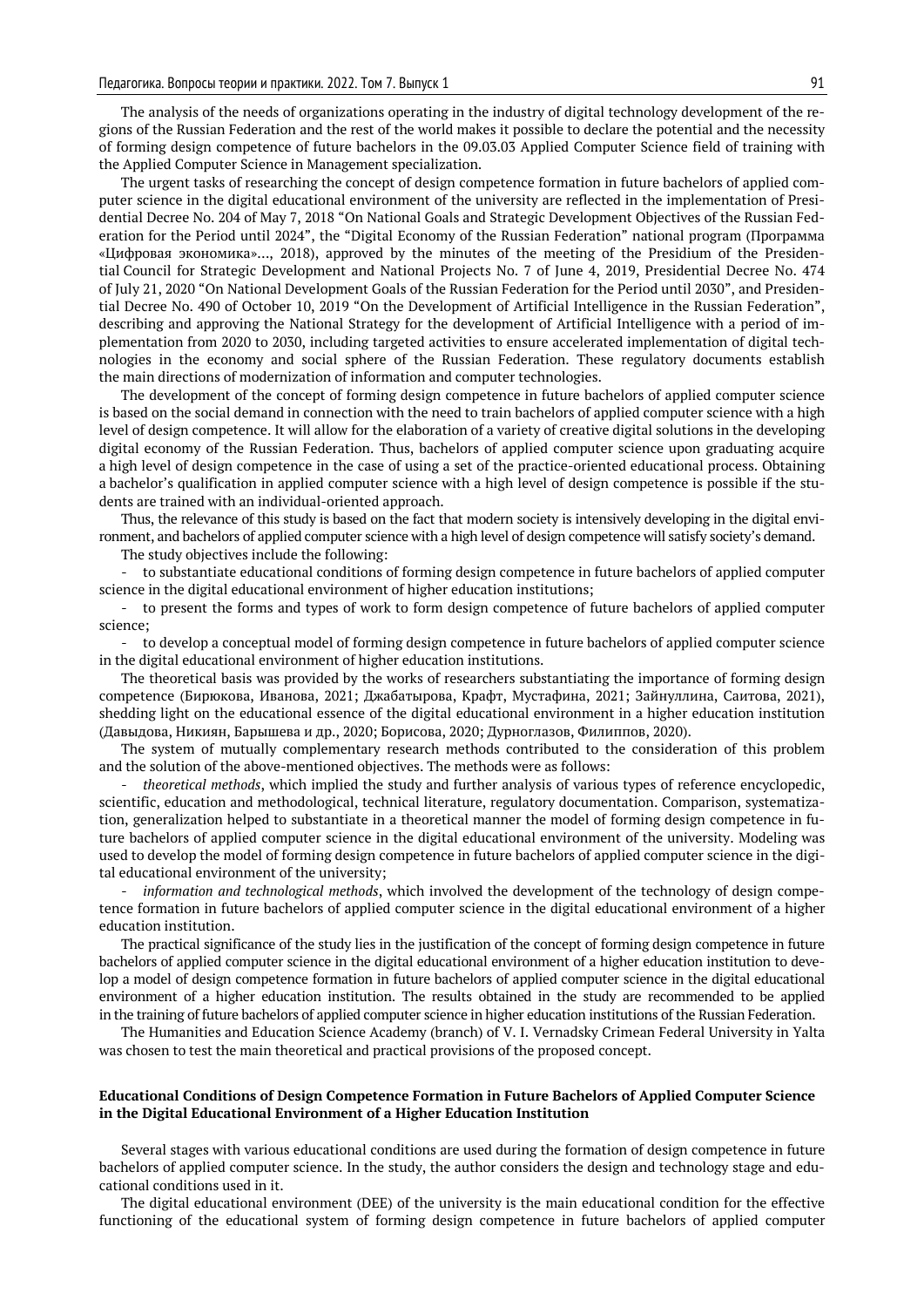science. To provide the DEE, the author designs the GPA Yalta informational and analytical educational portal, implemented in the working and teaching processes of the experimental research base.

The digital educational environment of the university applies to educational, teaching and learning, administrative, and managerial activities. This determines that the main information for the digital educational environment of the university is the information about students' education, form of training, form of payment, personal data, i.e. gender, age, other personal information requested during admission, as well as orders about the movement of students, data on the teaching staff that include age, academic rank and/or degree, position and rate of pay, as well as information on educational and methodological activities, such as basic professional educational programs of higher education.

The informational and analytical educational portal is used to support the digital educational environment of the university, containing information on all structural divisions and providing the opportunity to review information about applicants, students, and the teaching staff.

The process of providing the digital educational environment of the university uses the model of a unified informational and analytical educational portal as a basis to unite the structural subdivisions of a higher education institution, making it possible to access reliable data on applicants, students, and teachers to the university staff working with documentation.

Appropriate accounting and storage of data, as well as the online access to the data bank of the educational organization of higher education are relevant because employees working with documentation need to handle this information. To ensure this, it is advisable to create a project of a unified information and analytical space of higher education institutions. In addition to significantly improving the convenience of working with information, this software will help to speed up information processing (Gallini, Kamornickiy, Latysheva et al., 2021).

As mentioned above, at the Humanities and Education Science Academy (branch) of V. I. Vernadsky Crimean Federal University in Yalta, there is a technology designed to provide the unified information and analytical educational space of the institution, based on the informational and analytical educational portal for analysing and monitoring the indicators of enrollment, students, and teaching staff of the higher education institution. To ensure the effective exchange of information between the structural divisions of the higher education institution, the structure of the digital educational environment (DEE) of the university was created (Figure 1).

The structure of the digital educational environment of the university consists of four interdependent and interrelated blocks, which reflect the composition of the unified information and analytical space of the university.

Defining the criteria of the unified information and analytical educational space of the university based on the analysis of modern research (Давыдова, Никиян, Барышева и др., 2020; Борисова, 2020; Дурноглазов, Филиппов, 2020; Ильина, 2019), the authors distinguish key criteria, namely the functional criterion, which is characterized by the scale (volume and degree of severity) and the number of functional objectives solved by the information-software product. The main diagnostic tool for this criterion can be an observation method; the criterion of dynamism, the indicators of which are considered the response time and the speed of execution of a functional task when using the information-software product. These indicators are identified through observation and questionnaires. The criterion of accounting for the individual needs of the user, which includes the key indicator, i.e. consideration of the specifics of different users when solving functional tasks using the information-software product, is diagnosed with the help of questionnaires.



**Figure 1.** *The Structure of the Digital Educational Environment of the University*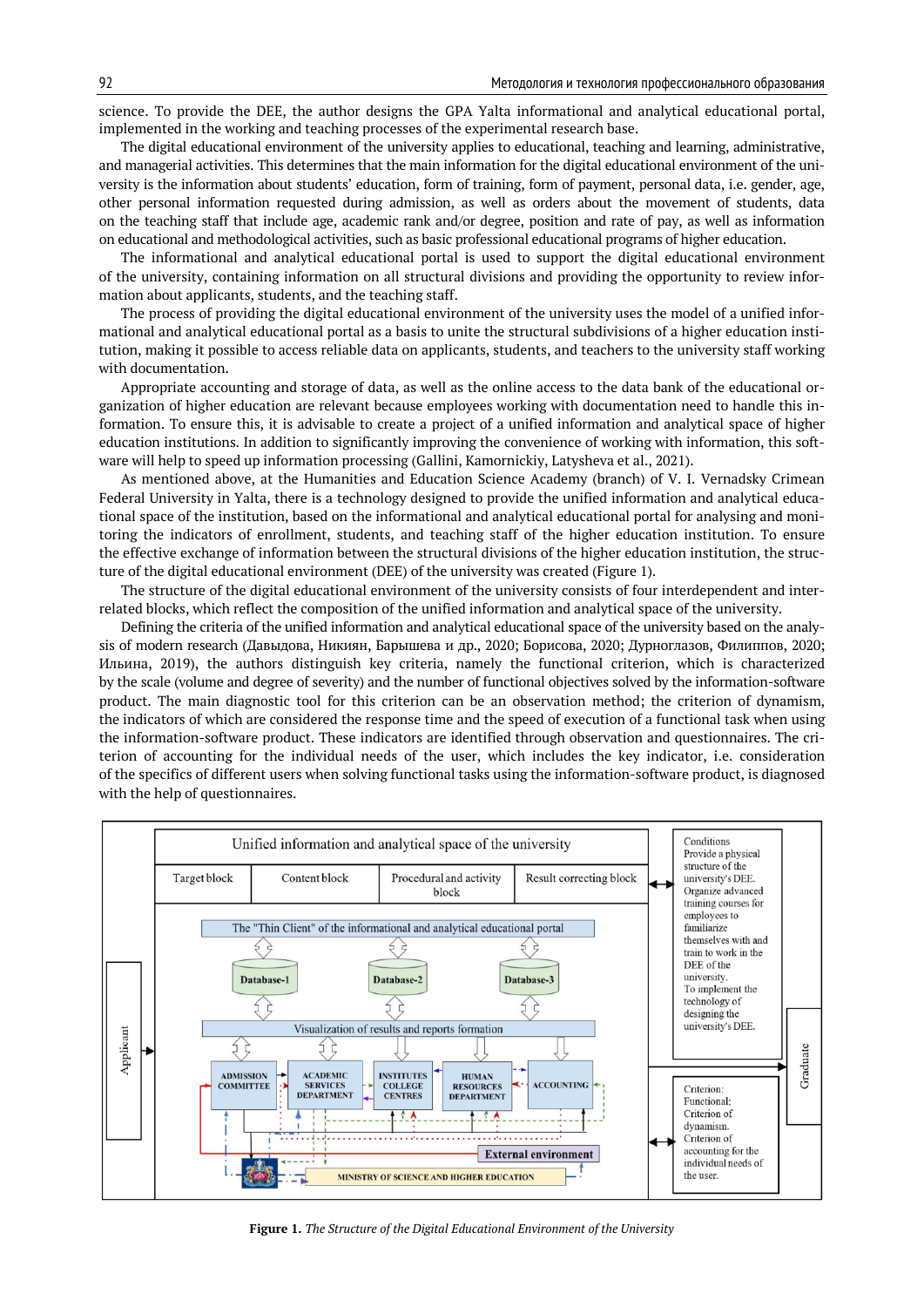The components of the digital educational environment of the university, which include *target*, *content*, *procedural and activity*, and *result correcting blocks*, are shown in Figure 2.

Thus, the *target block* of the DEE determines the target, the purpose of the concept and reflects the valueobjective component of forming design competence in future bachelors of applied computer science, which is the training of mobile, competitively capable, successful personnel of high qualification. The purpose of the digital educational environment of the university is to ensure effective interaction between structural units in the process of training future bachelors of applied computer science with a high level of design competence. At present, an urgent task of higher education institutions is to enable the formation of professional competencies in graduates, which ensure their universal mobility through interdisciplinary learning.

| <b>Educational process</b> |                                                                                                                                                                                                                                                                                                                                                                                                                                                                                 |  |  |  |
|----------------------------|---------------------------------------------------------------------------------------------------------------------------------------------------------------------------------------------------------------------------------------------------------------------------------------------------------------------------------------------------------------------------------------------------------------------------------------------------------------------------------|--|--|--|
|                            | <b>Target block</b><br>Management of higher education institutions by ensuring effective interaction of structural divisions<br>in the process of training students.                                                                                                                                                                                                                                                                                                            |  |  |  |
|                            | <b>Content block</b><br>- processing the orders of enrollment and movement of students to form and update students' data;<br>- storing and accessing the studied information in students' personal accounts;<br>- importing curriculum for students' training areas;<br>- integrating electronic educational resources, which provide the formation<br>of a system of necessary competencies in students;<br>- providing personal accounts with personalized information space. |  |  |  |
|                            | <b>Procedural and activity block</b><br>Ensuring interaction between structural divisions of the higher education institution<br>and the teaching staff, employees, students:<br>- data processing;<br>- providing quick access to data;<br>- the opportunity to carry out personalized queries on the teaching staff, students, and employees.                                                                                                                                 |  |  |  |
|                            | <b>Result correcting block</b><br>Ensuring the monitoring of effective interaction between the university's structural divisions:<br>- document flow;<br>- quantitative indicators and the number of university students;<br>- personal achievements of students, teachers, and the university administration.                                                                                                                                                                  |  |  |  |

#### **Figure 2.** *The Components of the Digital Educational Environment of the University*

The *content block* of the DEE reflects the information and analytical component of design competence. The content block processes the orders of enrollment and movement of students to form lists of groups and store information about students in the university, as well as the curriculum of groups, students, and integrated electronic educational resources. These provide a system of necessary competencies, consisting of knowledge, skills, abilities, and acquired generalized ways to solve the tasks.

Within the framework of the research, the authors consider the content of the *procedural and activity block* as a qualitative interaction of structural units based on the application of the technology of the unified information and analytical educational space of the university.

The information on the applicants, students, and teaching staff was collected and prepared for it to be transferred to various structural units of the Academy ("Admission Committee", "Human Resources Department" (HR), "Academic Services Department" (ASD), and "Accounting"). The interrelations arising during the exchange of information and joint work between these structural subdivisions are reflected in the scheme of the unified information and analytical educational space of the university.

The "External Environment" is included into the scheme (Figure 1) because applicants come to the Academy after the "Admission Campaign". In addition, there is the "Ministry of Science and Higher Education of the Russian Federation" in the scheme of the model, which provides the educational institution of higher education with the admission control numbers (ACN), i.e. the information about how many students can enter the educational institution to be taught at the expense of budgetary allocations (Gallini, Gorbunova, Popov et al., 2021).

Since the "Ministry of Science and Higher Education of the Russian Federation" relays the regulatory base for the work of the higher education institution to the head University, which processes the received information and transmits it to the Academy, the scheme of the model shows the relationship between the "Ministry of Science and Higher Education of the Russian Federation", the head University and the Academy.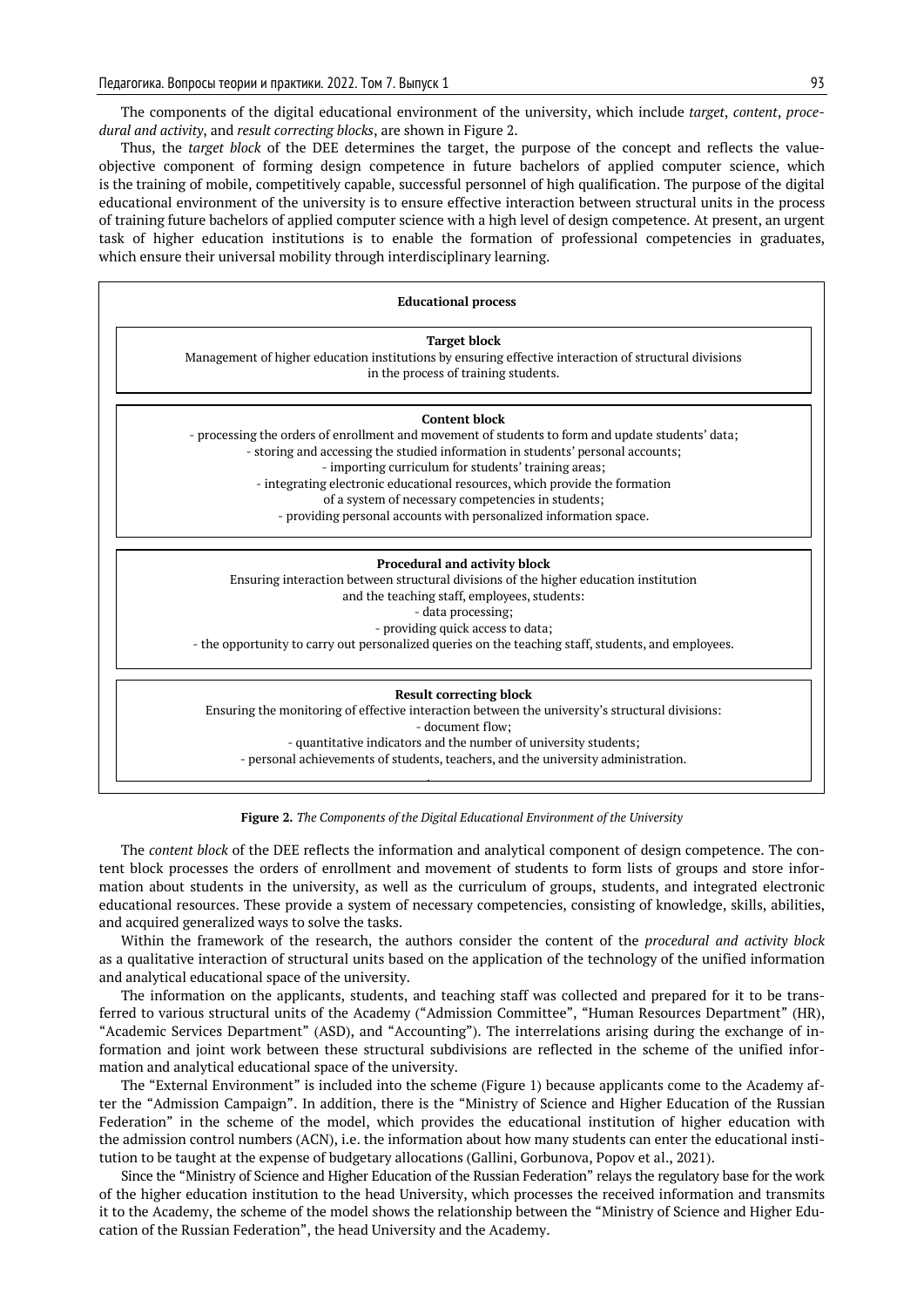The solid red line in the diagram (Figure 1) shows the connection between the External Environment and the Academy's Admission Campaign. The dash-and-dot line with dark blue dots shows the connection between the Ministry of Science and Higher Education of the Russian Federation, the Admission Campaign of the University and the External Environment because the ACN come from the Ministry of Science and Higher Education of the Russian Federation to the educational institution of higher education. The admission control numbers are received from the Humanities and Education Science Academy (branch) of V. I. Vernadsky Crimean Federal University.

The solid black line shows the links between the Admission Campaign and Academic Services Department, the HR Department, the Accounting, and the Ministry of Science and Higher Education of the Russian Federation because the structural units of the Academy receive information about the Academy applicants from the Admission Campaign, while the Ministry of Science and Higher Education of the Russian Federation receives reports at the time of the monitoring. The dashed green line shows the relations between the Academic Services Department and the HR Department, the Accounting and the Ministry of Science and Higher Education of the Russian Federation because the Academic Services Department informs employees of the Academy's structural divisions about the Academy's applicants and the reports are sent to the Ministry of Science and Higher Education of the Russian Federation during the process of monitoring. The dashed line shows the connection between the Academic Services Department, the HR Department, and the Accounting, the units that need to exchange personal data and have the ability to obtain all the information about the students and the teaching staff. The dashed blue line marks the link between the HR Department, the Academic Services Department, and the Accounting. The dotted deep red line shows the relationship of the Accounting with the Academic Services Department and the HR Department.

In the *results correcting block* of the DEE of higher education institutions, the degree of actual assimilation of information by students of a higher education institution is substantiated. The monitoring of the process of students' competence formation using electronic and educational resources integrated into the unified information and analytical educational space is provided.

The "Thin Client" structure of the informational and analytical educational portal includes the "Database for Enrollment Management in an Educational Institution of Higher Education" (Галлини, 2017a), the "Database for the Student Body Management in an Educational Institution Of Higher Education" (Галлини, 2017b); the "Database of Interaction between Structural Divisions of an Educational Institution of Higher Education" (Галлини, 2018). The "Thin Client" is a platform for organizing the unified informational and analytical space of a higher education institution (Галлини, 2019).

The functioning of all the above-mentioned databases makes it possible to use and manage data on the body of applicants, students, and teachers, as well as structural units of the Humanities and Education Science Academy (branch) of V. I. Vernadsky Crimean Federal University in Yalta. All this greatly facilitates monitoring, as well as qualitative and quantitative analysis of the higher education institution.

So, it can be said that designing the unified information and analytical educational space within an educational institution, which provides opportunities for receiving higher professional education and carrying out scientific activities, makes it possible to increase consistency in the functioning of personnel and departments, allows the university staff to receive and handle all the necessary information and to control the executive discipline. At the same time, the university administration is provided with timely access to objective information about the student body and enrollment in the educational institution of higher education. With these opportunities, it is possible to make quick management decisions and monitor their implementation.

It should be noted that when students study the work of the digital educational environment of higher education institutions, such educational conditions as organizational and educational, psychological, and didactic are used. They accompany the process of forming design competence in future bachelors of applied computer science and are implemented during the design and technological stage, which is focused on forming the ability to operate information systems in practical activities, as well as the ability to use contemporary digital technologies in cognitive activities. Forms of work at the considered stage also included the creation of databases using various database management systems after studying a subject area, the design and the development of databases on the subjects of coursework.

It should be noted that the educational conditions considered in this study act as one of the components of the educational system that forms design competence in future bachelors of applied computer science, reproducing the mixture of possibilities of the digital educational environment of the university, affecting the personal and procedural aspects of students.

The identified types of educational conditions that ensure the functioning and effective development of the educational system in the formation of design competence of future bachelors of applied computer science are represented by the organizational and educational, psychological and educational, and didactic conditions, the characterristics of which are given in Table 1.

So, the identified educational conditions for the formation of design competence of future bachelors of applied computer science in the digital educational environment of the university provide for organizational and educationnal conditions, which include content, types, and methods, covering the entire cycle of the learning process, designed based on project activities and educational system development. Psychological and educational conditions based on the individual approach of the educational system that comprehensively designs the possibilities of the digital educational environment of the university are foreseen. Didactic conditions aimed at the systematic selection, design, and use of the content, type, and methods of learning forms created during the work on organizational and pedagogical conditions are also provided.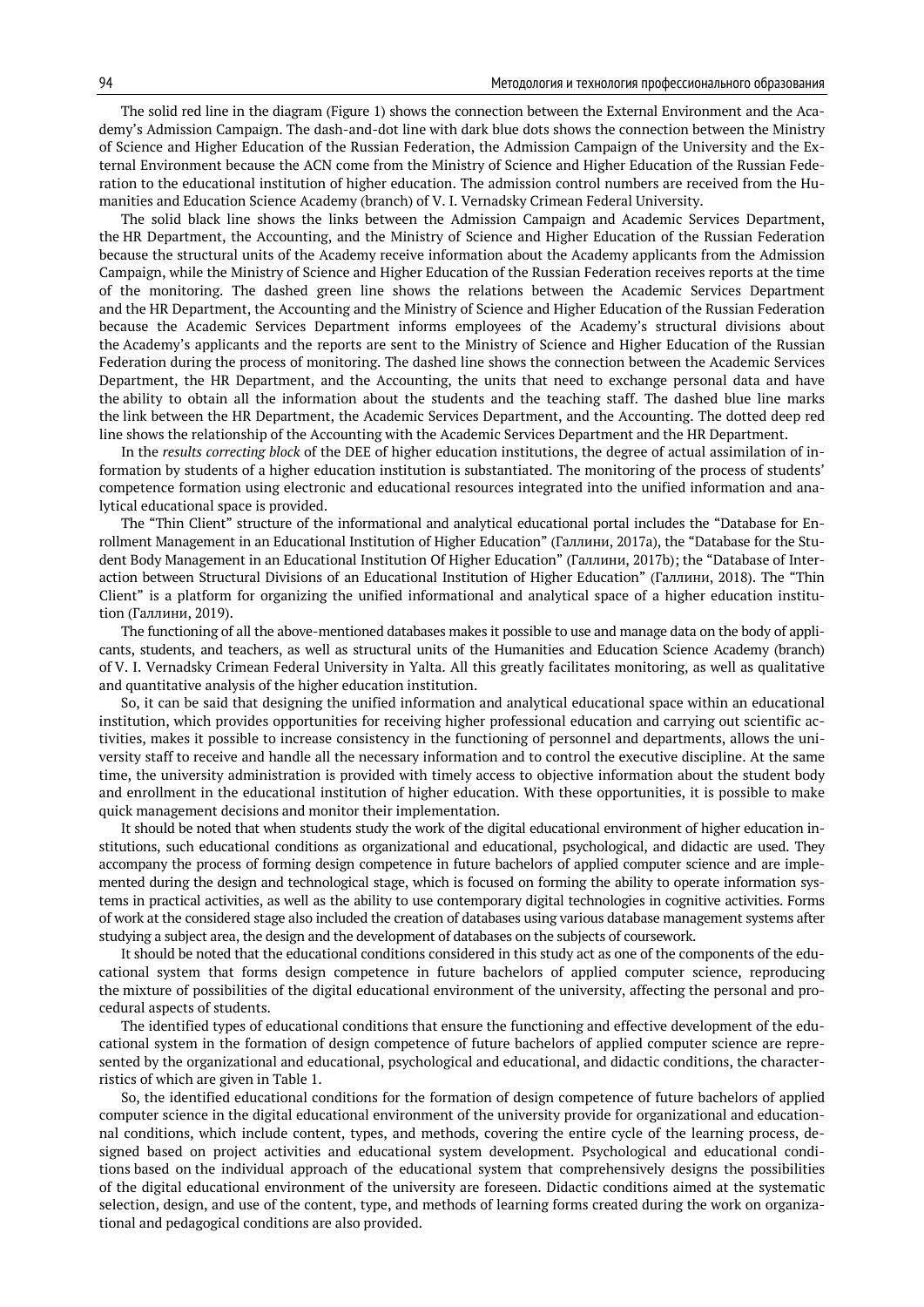| Item<br>No. | <b>Types of educational</b><br>conditions | <b>Characteristics of the conditions</b>                                             |
|-------------|-------------------------------------------|--------------------------------------------------------------------------------------|
|             | Organizational                            | Content, types, and methods cover the entire cycle of the learning process, designed |
|             | and educational                           | based on project activities and the development of the educational system.           |
|             | Psychological                             | Individual approach of the educational system comprehensively designing intercon-    |
|             | and educational                           | nected capabilities of the digital educational environment of the university.        |
|             | <b>Didactic</b>                           | Systematic selection, design, and use of the content, type, and methods of learning  |
|             |                                           | forms created during the work on the organizational and educational conditions.      |

**Table 1.** *Educational Conditions Ensuring the Functioning and Effective Development of the Educational System in the Formation of Design Competence of Future Bachelors of Applied Computer Science*

Thus, with the help of the digital educational environment of the university and the educational conditions described above, the process of developing design competence is taking place, allowing students to learn how to solve professional problems. For example, when training a software engineer to design and develop a database for a company, a pre-project survey is carried out, based on which the physical and logical structure of the database and the layout of the graphical interface of the future information system are compiled. It is necessary to take into account many parameters, systematize data to save the information, and be able to anticipate the further development of the project for its best implementation. The risks and consequences of unexpected force majeure situations are also foreseen.

#### **Forms and Types of Work on Forming Design Competence in Future Bachelors of Applied Computer Science**

The system of bachelor training in the conditions of development of digitalization of the Russian Federation includes technical universities, humanities academies, faculties, and departments of mathematics and computer science, historically established in higher education institutions of the Russian Federation, in which such forms of bachelor training as full-time, part-time and full-time with the use of distance technologies are implemented.

At present, the system of forming design competence in future bachelors of applied computer science is gradually oriented towards *individual creative training*.

The following kinds of work aimed at forming design competence among future bachelors of applied computer science are outlined: progressing through the "Formation of Design Competence among Future Bachelors of Applied Computer Science" elective special course; studying the optional "Project Practice" discipline; studying "Information Systems and Technologies", "Database Design and Development", "Information Systems Design", "Development of Software Applications", "Internet Programming", "Development of Server Web Applications", "Development of Software Applications for ERP-Systems"; developing projects for participation in the all-Russian competitions "Digital Breakthrough", "My Country – My Russia", "Umnik"; participating in scientific conferences with reports on developed projects on the subjects of course projects and final qualification works; completing an internship in organizations operating in the field of digital technology; completing a pre-degree internship in the digital educational environment of the university; developing, implementing and further using projects within the digital educational environment of the university on the subject of graduate qualification work and its successful defense.

Following the requirements of the Order of the Ministry of Science and Higher Education of the Russian Federation dated September 19, 2017, No. 922 "On Approval of the Federal State Standard of Higher Education – Bachelor Degree in the 09.03.03 Applied Computer Science Field of Training", the four-level learning of the content on the formation of design competence in future bachelors of applied computer science is determined for the full-time form of education.

The information structure of the training curriculum for bachelors of applied computer science in the higher education system was developed based on the analysis of the main professional educational program for bachelors of applied computer science (ОПОП, 2019) and curriculum implemented at the Department of Mathematics and Computer Science at the Humanities and Education Science Academy (branch) of V. I. Vernadsky Crimean Federal University in Yalta (Учебные планы…, 2017-2021). It is presented in Table 2.

|                                             | <b>Workload (Credit Units)</b>                                                           |        |
|---------------------------------------------|------------------------------------------------------------------------------------------|--------|
| <b>Block 1</b>                              | Disciplines (modules), total, including design competence formation                      | 207 CU |
|                                             | Basic part, total, including design competence formation                                 | 156 CU |
|                                             | Variable part, total, including design competence formation                              | 51 CU  |
| Block 2                                     | Practical program, including research and development (if any), total, design competence | 24 CU  |
|                                             | formation                                                                                |        |
|                                             | Basic part (if any), total, including design competence formation                        | 24 CU  |
| <b>Block 3</b>                              | State Final Examination, total, including design competence formation                    | 9 CU   |
|                                             | Basic part, total, including design competence formation                                 | 9 CU   |
| Total volume of the program in credit units | 240 CU                                                                                   |        |

**Table 2.** *The Structure of Bachelor Curriculum in Applied Computer Science*

The workload of the disciplines and practices of the curriculum is indicated in credit units, where one credit unit equals 36 hours and includes classroom and independent work. The basic part of the curriculum contains a list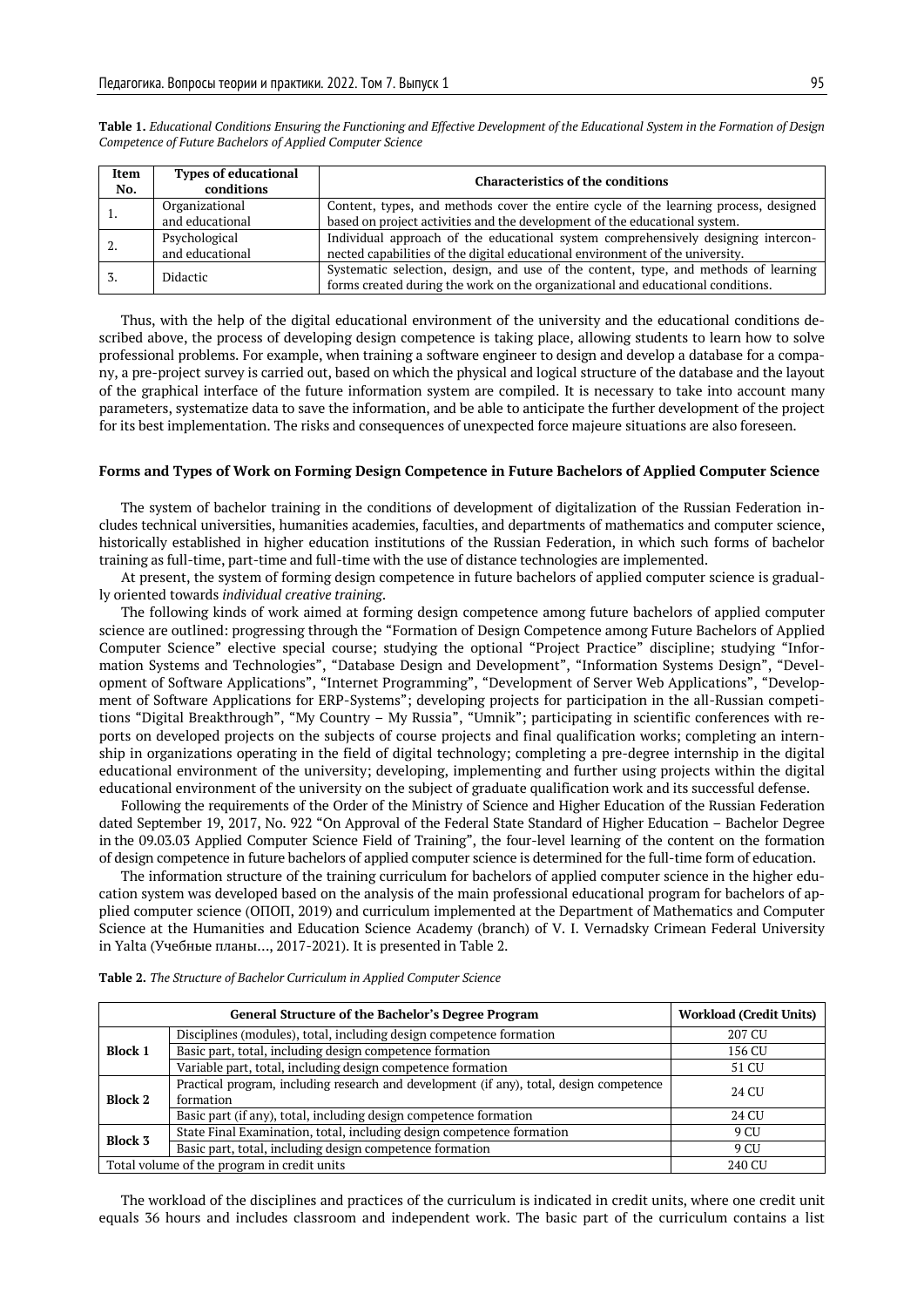of mandatory basic disciplines, while the variable part of the curriculum contains a list of elective disciplines under the Federal State Standard of Higher Education (ФГОС ВО, 2017).

Thus, the use of the presented forms and types of work to form design competence in future bachelors of applied computer science corresponds to the requirements of the Federal State Standard and the social demand on training bachelors of applied computer science with a high level of design competence.

### **The Conceptual Model of Design Competence Formation in Future Bachelors of Applied Computer Science in the Digital Educational Environment of Higher Education Institutions**

The probability of substantiating the concept of design competence formation in future bachelors of applied computer science is based on the synthesis of theoretical research (Бирюкова, Иванова, 2021; Глузман, Горбунова, 2019) and the accumulated experience of researchers (Gallini, Gorbunova, Popov et al., 2021).

The systemic, informational, competencу-based, practice-oriented approaches and the principles of continuity, variability, and reflexivity form the basis of the concept of design competence formation in future bachelors of applied computer science. When developing this concept, the specificity of higher education institutions is taken into account. The main emphasis in higher education is on the theoretical and informational nature of learning, which contradicts the development of modern society and the need to emphasize learning on the basis of practical activities. At the same time, the personal qualities of future bachelors of applied computer science are formed to increase the level of students' self-organized independent work to motivate the study of disciplines involved in their future professional activities, to increase the level of curiosity and influence the development of personal creative abilities.

As stated previously, the main methodological guideline for developing the concept of design competence formation in future bachelors of applied computer science is the systemic, informational, competencу-based, practiceoriented approaches. According to these approaches, the formation of design competence in future bachelors of applied computer science is analyzed in three interrelated aspects: content, functioning, and development. Thus, the concept of design competence formation in future bachelors of applied computer science (Figure 3) promotes the development of design competence in students to a self-developing level. The systemic, informational, competencу-based, practice-oriented approaches allow future bachelors to master the necessary and sufficient set of competencies for working with modern information technologies to solve professional problems.



of digitalization of the Russian Federation, holistic, flexible, and systemic in IT-activities.

**Figure 3.** *The Conceptual Model of Design Competence Formation in Future Bachelors of Applied Computer Science in the Digital Educational Environment of the Higher Education Institution*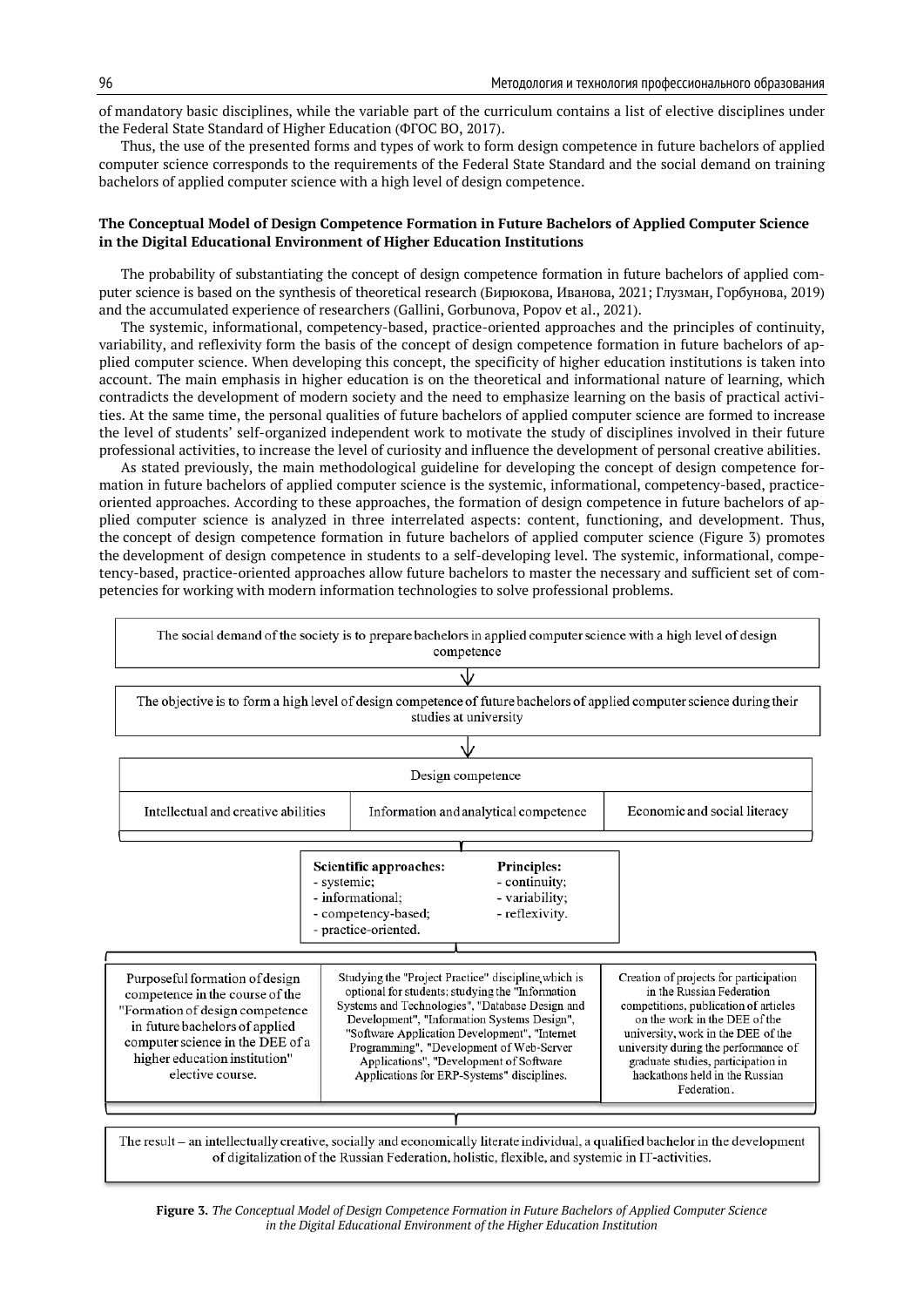So, the content, purpose, scientific approaches, principles, types, forms, and structure of the author's concept of design competence formation in future bachelors of applied computer science includes some necessary and sufficient provisions.

The "design competence of future bachelors of applied computer science" is a component of prospective professional competence of an applied computer science specialist, which unites multitasking, multifunctionality, and mobility of professional activities of an applied computer science specialist.

The design competence of future bachelors of applied computer science consists of intellectual and creative abilities and systematization of knowledge, abilities, and skills of informational and analytical competence, economic and social literacy, founded on the systemic, informational, competencу-based, practice-oriented scientific approaches and the principles of continuity, variability and reflexivity. These are focused on the integration of various professional functions of future bachelors of applied computer science (design activities, production, and technology activities, organizational and management activities, analytical and research activities) (Gallini, Buzni, Gorobets et al., 2021).

Design competence formation in future bachelors of applied computer science is an *element* of the professional training of future bachelors of applied computer science, expressed in the ability and readiness of bachelors of applied computer science to undertake independent theoretical and practical activities to develop and implement projects using modern digital technologies. The considered system of higher education training is focused on the mastery of psychological, theoretical, practical, and research knowledge.

The system of higher education training of future bachelors in the field of applied computer science satisfies the social demand for the training of bachelors of applied computer science who possess a high level of design competence. The qualification of bachelors is aimed at forming highly professional traits, which are identical to the creative abilities, interests, and competencies corresponding to the professional activities of future bachelors of applied computer science in the conditions of digitalization development in the Russian Federation.

When obtaining the "Bachelor in Applied Computer Science" degree, first of all, it is necessary to prepare a professional capable of working with digital technologies and designing new digital products following the demand of modern society.

Consequently, *the result of the development and implementation of the conceptual model* of design competence formation in future bachelors of applied computer science is an intellectually creative, social, and economically competent personality of a qualified bachelor in the field of digitalization development in the Russian Federation, who is holistic, flexible and systemic in IT-activities.

#### **Conclusion**

Following its aim and objectives, the study carried out theoretical reasoning and provided a practical solution to the scientific problem of substantiation of the concept of design competence formation in future bachelors of applied computer science in the digital educational environment of the university.

The study considers the practical needs of the subjects of educational activities and the requirements of information society to the organization of the educational process in a higher education institution. In the process of research, the following main results were obtained: the educational conditions of design competence formation in future bachelors of applied computer science in the digital educational environment of a higher education institution were developed; forms and types of work on forming design competence in future bachelors of applied computer science were presented; the conceptual model of design competence formation in future bachelors of applied computer science in the digital educational environment of a higher education institution was presented.

The presented conceptual model of design competence formation in future bachelors of applied computer science in the digital educational environment of a higher education institution is based on the social demand, the purpose, components of design competence and contains scientific approaches and principles, utilizing which the necessary result is achieved.

The creation of the concept of design competence formation in future bachelors of applied computer science in the digital educational environment of higher education institutions presented an opportunity to develop educational conditions of design competence formation in future bachelors of applied computer science. In the process of developping these conditions, the characteristics, which the unified information and analytical educational space of higher education institutions as a component of the digital educational environment of higher education should meet, were summarized, systematized, and described. The conceptual framework of the study was specified.

The types and forms of design competence formation in future bachelors of applied computer science identified and used in the study made it possible to provide insight into the features of the content, structure, and functions of the bachelor training system, which are aimed at obtaining a comprehensive result of professional training of bachelors with design competence in the conditions of higher education institutions of the Russian Federation.

The prospects for further research amount to the continuous improvement of educational conditions for the formation of an increasingly higher level of design competence in future bachelors of applied computer science in the digital educational environment of higher education institutions.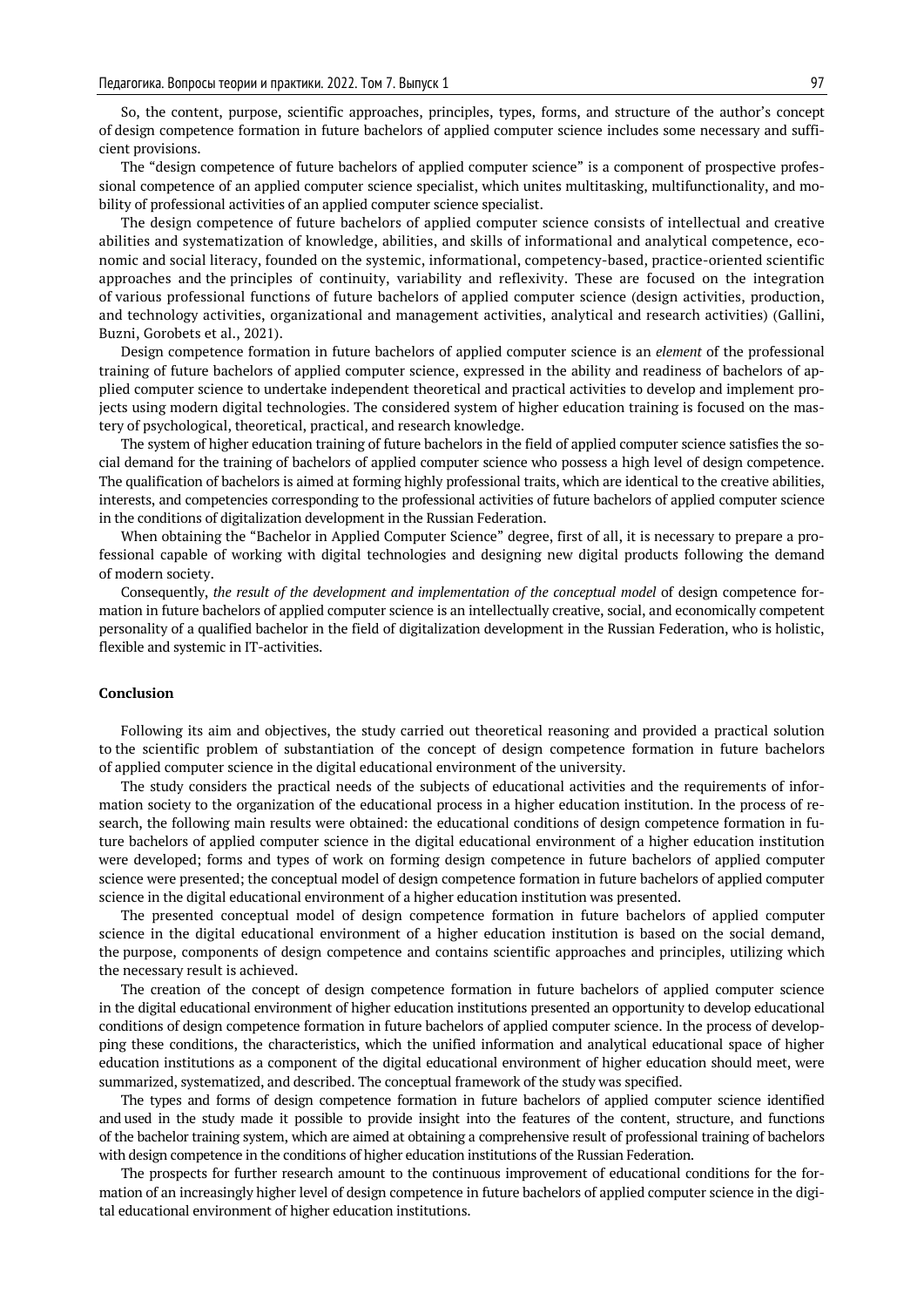#### **Источники | References**

- **1.** Бирюкова О. И., Иванова Т. А. Теоретические и практические основы формирования проектировочной компетенции педагогов в рамках дополнительного профессионального образования // Современные проблемы науки и образования. 2021. № 2. DOI: 10.17513/spno.30676
- **2.** Борисова Е. В. Современные студенты и цифровая среда обучения // Вестник Тверского государственного университета. Серия «Педагогика и психология». 2020. № 1 (50). DOI: 10.26456/vtpsyped/2020.1.178
- **3.** Галлини Н. И. Взаимодействие структурных подразделений образовательной организации высшего образования: свидетельство о государственной регистрации базы данных № 2018620789 от 01.06.2018.
- **4.** Галлини Н. И. Платформа для организации единого информационно-аналитического пространства образовательной организации высшего образования: свидетельство о государственной регистрации программы для ЭВМ № 2019662750 от 02.10.2019.
- **5.** Галлини Н. И. Управление контингентом абитуриентов в учреждении высшего образования: свидетельство о государственной регистрации базы данных № 2017620317 от 15.03.2017a.
- **6.** Галлини Н. И. Управление контингентом обучающихся в учреждении высшего образования: свидетельство о государственной регистрации базы данных № 2017620299 от 13.03.2017b.
- **7.** Глузман А. В., Горбунова Н. В. Педагогическое проектирование как фактор развития проектного мышления студенческой молодежи // Гуманитарные науки. 2019. № 1 (45).
- **8.** Давыдова О. К., Никиян А. Н., Барышева Е. С., Дырдина Е. В. Развитие индивидуальных образовательных потребностей средствами цифровой среды университета // Университетский комплекс как региональный центр образования, науки и культуры: мат. Всерос. науч.-метод. конф. (с международным участием) (г. Оренбург, 23-25 января 2020 г.). Оренбург: Оренбургский государственный университет, 2020.
- **9.** Джабатырова Б. К., Крафт Н. Н., Мустафина А. А. Педагогические условия формирования проектировочной компетентности у будущих педагогов // Материалы итоговой научно-практической конференции профессорско-преподавательского состава Национального государственного университета физической культуры, спорта и здоровья им. П. Ф. Лесгафта, Санкт-Петербург, за 2020 г., посвященной 125-летию университета (г. Санкт-Петербург, 30 марта - 29 апреля 2021 г.). СПб., 2021.
- **10.** Дурноглазов Е. Е., Филиппов Р. С. Цифровая образовательная среда инновационной образовательной организации // Горизонты и риски развития образования в условиях системных изменений и цифровизации: сб. науч. тр. XII Междунар. науч.-практ. конф. (г. Москва, 25 января 2020 г.): в 2-х ч. М., 2020. Ч. 2.
- **11.** Зайнуллина Д. Р., Саитова Л. Р. О формировании проектировочных компетенций у студентов вуза // Традиции и инновации в национальных системах образования: мат. Междунар. науч.-практ. конф. (г. Уфа, 17 декабря 2020 г.). Уфа, 2021.
- **12.** Ильина Л. С. Развитие онлайн-образования в рамках приоритетного проекта «Cовременная цифровая образовательная среда в РФ» // Великие реки - 2019: тр. науч. конгресса XXI Междунар. науч.-промыш. форума (г. Нижний Новгород, 14-17 мая 2019 г.). Н. Новгород, 2019.
- **13.** Основная профессиональная образовательная программа по направлению подготовки 09.03.03 «Прикладная информатика», степень «бакалавр» (ОПОП). 2019. URL: https://cloud.cfuv.ru/index.php/s/DHyed8JpHNrS3yy
- **14.** Программа «Цифровая экономика Российской Федерации»: утв. президиумом Совета при Президенте Российской Федерации по стратегическому развитию и национальным проектам, протокол от 24 декабря 2018 г. № 16.
- **15.** Учебные планы по направлению подготовки 09.03.03 «Прикладная информатика», степень «бакалавр». 2017-2021. URL: https://cloud.cfuv.ru/index.php/s/7Z639N8WfktqJoi
- **16.** Федеральный государственный образовательный стандарт высшего профессионального образования (по направлению подготовки 09.03.03 «Прикладная информатика», степень «бакалавр») (ФГОС ВО). 2017. URL: https://fgosvo.ru/uploadfiles/FGOS%20VO%203++/Bak/090303\_B\_3\_17102017.pdf
- **17.** Gallini N. I., Buzni V. A., Gorobets D. V., Chetyrbok P. V., Anisimova L. S. Criteria and Levels of Formation of Intellectual Creativity of Future IT Specialists // 2021 International Conference on Quality Management, Transport and Information Security, Information Technologies (IT&QM&IS). Yaroslavl, 2021. DOI: 10.1109/ ITQMIS53292.2021.9642722
- **18.** Gallini N. I., Gorbunova N. V., Popov M. N., Chetyrbok P. V., Koykova E. I. Benefits of Organizing Remote Education in the Design of a University's Unified Information and Analytical Space Using Artificial Intelligence // 2021 International Conference on Quality Management, Transport and Information Security, Information Technologies (IT&QM&IS). Yaroslavl, 2021. DOI: 10.1109/ITQMIS53292.2021.9642798
- **19.** Gallini N. I., Kamornickiy D. T., Latysheva M. A., Chetyrbok P. V., Anisimova L. S. Gamification Components of a Software Solution Using a Neural Network in the Design of Unified Information and Analytical Space of a University // 2021 International Conference on Quality Management, Transport and Information Security, Information Technologies (IT&QM&IS). Yaroslavl, 2021. DOI: 10.1109/ITQMIS53292.2021.9642740